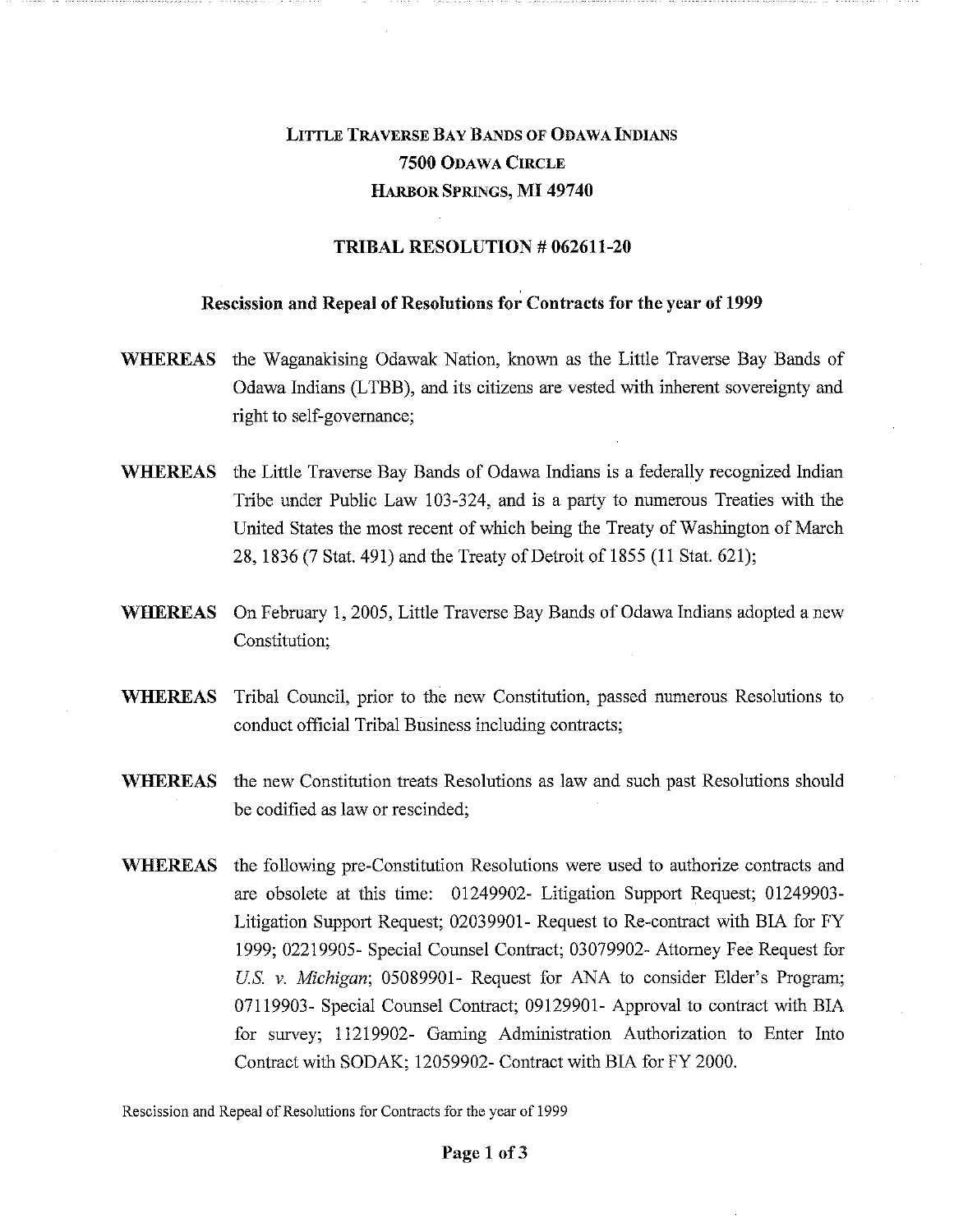THEREFORE, BE IT RESOLVED that the following Resolutions are rescinded and repealed in their entirety, and are void and have no effect: 01249902- Litigation Support Request; 01249903- Litigation Support Request; 02039901- Request to Re-contract with BIA for FY 1999; 02219905- Special Counsel Contract; 03079902- Attorney Fee Request for *U.S. v. Michigan;* 05089901- Request for ANA to consider Elder's Program; 07119903- Special Counsel Contract; 09129901- Approval to contract with BIA for survey; 11219902- Gaming Administration Authorization to Enter Into Contract with SODAK; 12059902- Contract with BIA for FY 2000.

Rescission and Repeal of Resolutions for Contracts for the year of 1999